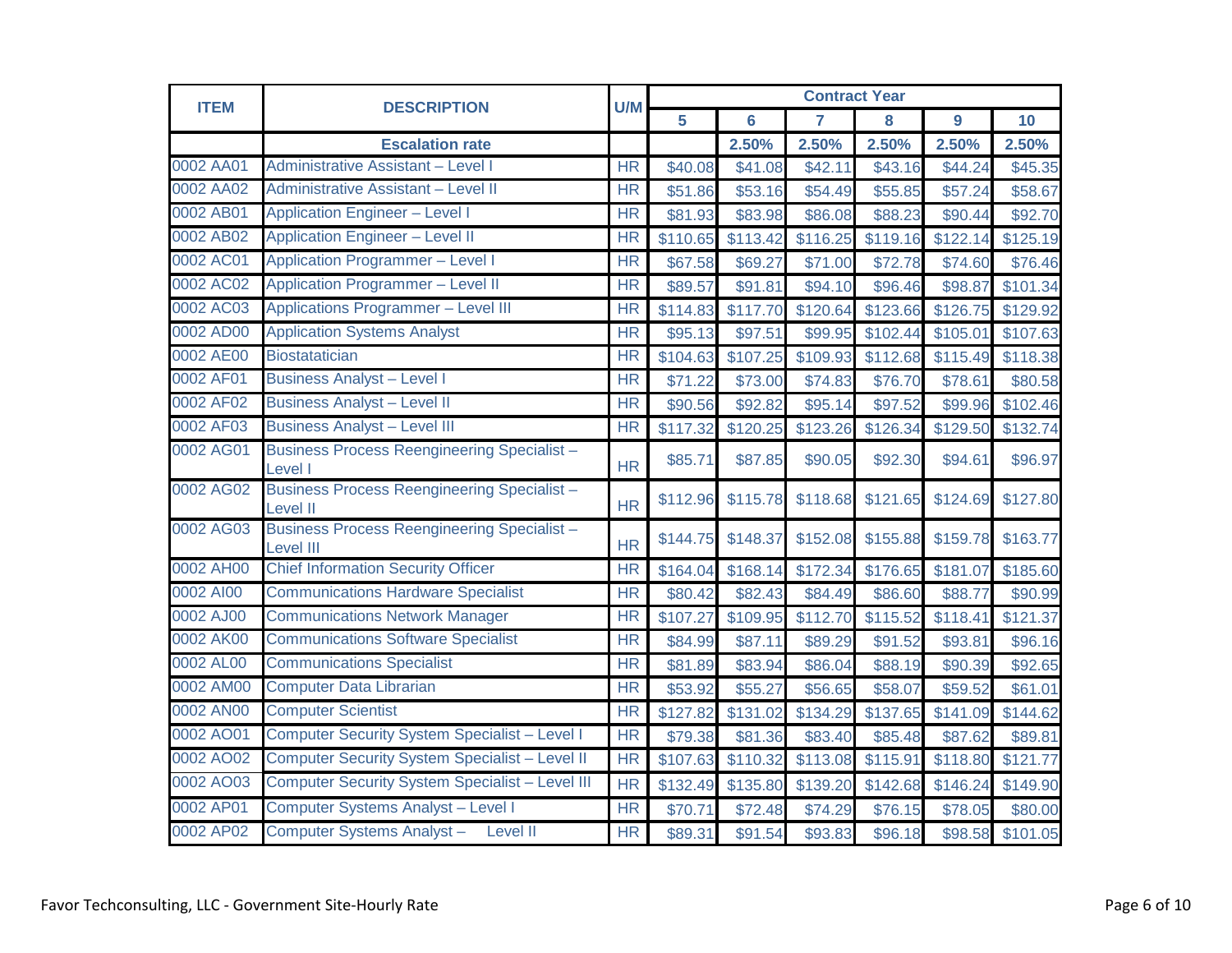| <b>ITEM</b> | <b>DESCRIPTION</b>                                   | U/M       | <b>Contract Year</b> |                |                |          |          |          |
|-------------|------------------------------------------------------|-----------|----------------------|----------------|----------------|----------|----------|----------|
|             |                                                      |           | 5                    | $6\phantom{a}$ | $\overline{7}$ | 8        | 9        | 10       |
| 0002 AP03   | Computer Systems Analyst - Level III                 | <b>HR</b> | \$113.36             | \$116.19       | \$119.10       | \$122.08 | \$125.13 | \$128.26 |
| 0002 AQ00   | <b>Configuration Management Specialist</b>           | <b>HR</b> | \$92.90              | \$95.22        | \$97.60        | \$100.04 | \$102.54 | \$105.11 |
| 0002 AR01   | Cost Analyst - Level I                               | <b>HR</b> | \$65.30              | \$66.93        | \$68.61        | \$70.32  | \$72.08  | \$73.88  |
| 0002 AR02   | <b>Cost Analyst - Level II</b>                       | HR        | \$83.33              | \$85.41        | \$87.55        | \$89.74  | \$91.98  | \$94.28  |
| 0002 AS00   | <b>Data Entry Clerk</b>                              | <b>HR</b> | \$35.23              | \$36.11        | \$37.01        | \$37.94  | \$38.89  | \$39.86  |
| 0002 AT00   | <b>Data Security Specialist</b>                      | <b>HR</b> | \$95.90              | \$98.30        | \$100.75       | \$103.27 | \$105.86 | \$108.50 |
| 0002 AU00   | <b>Data Standardization Specialist</b>               | <b>HR</b> | \$79.72              | \$81.71        | \$83.76        | \$85.85  | \$88.00  | \$90.20  |
| 0002 AV00   | <b>Database Administrator</b>                        | <b>HR</b> | \$99.20              | \$101.68       | \$104.22       | \$106.83 | \$109.50 | \$112.24 |
| 0002 AW01   | Database Management Specialist - Level I             | <b>HR</b> | \$74.93              | \$76.80        | \$78.72        | \$80.69  | \$82.71  | \$84.78  |
| 0002 AW02   | Database Management Specialist - Level II            | HR        | \$99.16              | \$101.64       | \$104.18       | \$106.78 | \$109.45 | \$112.19 |
| 0002 AW03   | Database Management Specialist - Level III           | <b>HR</b> | \$120.66             | \$123.68       | \$126.77       | \$129.94 | \$133.19 | \$136.52 |
| 0002 AX01   | Database Specialist - Level I                        | <b>HR</b> | \$70.08              | \$71.83        | \$73.63        | \$75.47  | \$77.36  | \$79.29  |
| 0002 AX02   | Database Specialist - Level II                       | HR        | \$93.93              | \$96.28        | \$98.69        | \$101.15 | \$103.68 | \$106.27 |
| 0002 AX03   | Database Specialist - Level III                      | <b>HR</b> | \$117.36             | \$120.29       | \$123.30       | \$126.38 | \$129.54 | \$132.78 |
| 0002 AY00   | <b>Data Warehousing Administrator</b>                | <b>HR</b> | \$105.32             | \$107.95       | \$110.65       | \$113.42 | \$116.25 | \$119.16 |
| 0002 AZ00   | <b>Data Warehouse Analyst</b>                        | HR        | \$93.14              | \$95.47        | \$97.86        | \$100.30 | \$102.81 | \$105.38 |
| 0002 BA00   | Data Warehouse Programmer                            | <b>HR</b> | \$99.30              | \$101.78       | \$104.33       | \$106.94 | \$109.61 | \$112.35 |
| 0002 BB00   | <b>Disaster Recovery Specialist</b>                  | <b>HR</b> | \$107.97             | \$110.67       | \$113.44       | \$116.27 | \$119.18 | \$122.16 |
| 0002 BC01   | Document Control Specialist - Level I                | <b>HR</b> | \$43.78              | \$44.87        | \$46.00        | \$47.15  | \$48.32  | \$49.53  |
| 0002 BC02   | Document Control Specialist - Level II               | <b>HR</b> | \$57.17              | \$58.60        | \$60.06        | \$61.57  | \$63.10  | \$64.68  |
| 0002 BC03   | Document Control Specialist - Level III              | <b>HR</b> | \$69.07              | \$70.80        | \$72.57        | \$74.38  | \$76.24  | \$78.15  |
| 0002 BD01   | <b>Document Support Specialist - Level I</b>         | <b>HR</b> | \$44.78              | \$45.90        | \$47.05        | \$48.22  | \$49.43  | \$50.66  |
| 0002 BD02   | Document Support Specialist - Level II               | <b>HR</b> | \$59.66              | \$61.15        | \$62.68        | \$64.25  | \$65.85  | \$67.50  |
| 0002 BE00   | <b>Duplicating Machine Operator</b>                  | <b>HR</b> | \$36.58              | \$37.49        | \$38.43        | \$39.39  | \$40.38  | \$41.39  |
| 0002 BF00   | Electronic Data Interchange (EDI) Specialist         | <b>HR</b> | \$84.75              | \$86.87        | \$89.04        | \$91.27  | \$93.55  | \$95.89  |
| 0002 BG00   | <b>Electronic Meeting Technographer</b>              | <b>HR</b> | \$54.69              | \$56.06        | \$57.46        | \$58.90  | \$60.37  | \$61.88  |
| 0002 BH00   | <b>Enterprise Resource Planning (ERP) Specialist</b> | <b>HR</b> | \$121.85             | \$124.90       | \$128.02       | \$131.22 | \$134.50 | \$137.86 |
| 0002 BI00   | Facilitator                                          | HR        | \$79.53              | \$81.52        | \$83.56        | \$85.65  | \$87.79  | \$89.98  |
| 0002 BJ00   | <b>Financial Analyst - IT</b>                        | <b>HR</b> | \$84.03              | \$86.13        | \$88.28        | \$90.49  | \$92.75  | \$95.07  |
| 0002 BK01   | <b>Functional Analyst - Level I</b>                  | <b>HR</b> | \$81.91              | \$83.96        | \$86.06        | \$88.21  | \$90.41  | \$92.67  |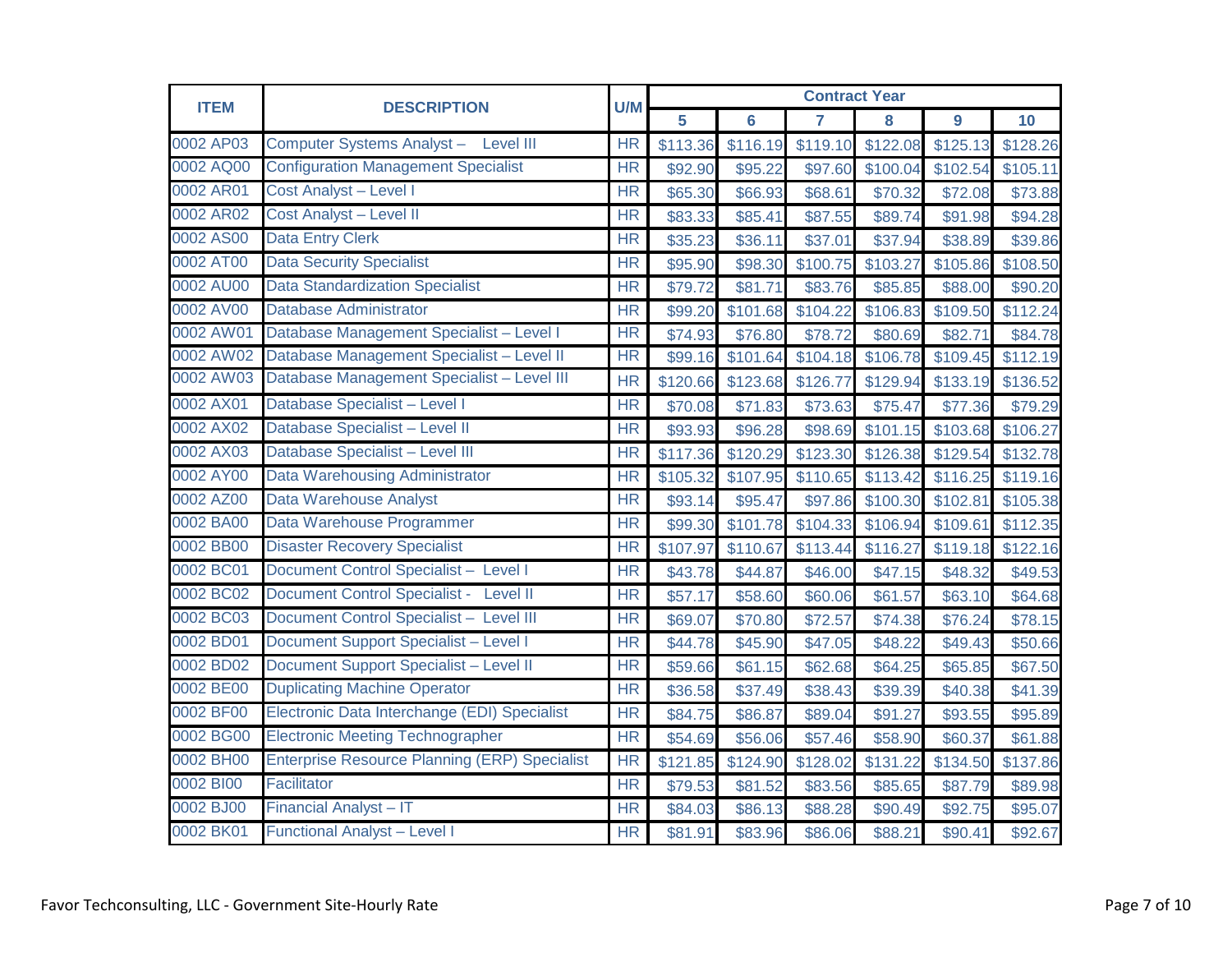| <b>ITEM</b> | <b>DESCRIPTION</b>                                   | U/M       | <b>Contract Year</b> |                |          |          |          |          |  |
|-------------|------------------------------------------------------|-----------|----------------------|----------------|----------|----------|----------|----------|--|
|             |                                                      |           | 5                    | $6\phantom{a}$ | 7        | 8        | 9        | 10       |  |
| 0002 BK02   | <b>Functional Analyst - Level II</b>                 | <b>HR</b> | \$108.74             | \$111.46       | \$114.24 | \$117.10 | \$120.03 | \$123.03 |  |
| 0002 BL01   | <b>General Clerk - Level I</b>                       | <b>HR</b> | \$31.74              | \$32.53        | \$33.35  | \$34.18  | \$35.04  | \$35.91  |  |
| 0002 BL02   | <b>General Clerk - Level II</b>                      | <b>HR</b> | \$38.08              | \$39.03        | \$40.01  | \$41.01  | \$42.03  | \$43.08  |  |
| 0002 BL03   | <b>General Clerk - Level III</b>                     | <b>HR</b> | \$45.91              | \$47.06        | \$48.23  | \$49.44  | \$50.68  | \$51.94  |  |
| 0002 BM00   | Geographic Information System (GIS) Specialist       | HR        | \$95.30              | \$97.68        | \$100.12 | \$102.63 | \$105.19 | \$107.82 |  |
| 0002 BN00   | <b>Graphical User Interface Designer</b>             | <b>HR</b> | \$84.82              | \$86.94        | \$89.11  | \$91.34  | \$93.63  | \$95.97  |  |
| 0002 BO00   | <b>Graphics Specialist</b>                           | <b>HR</b> | \$65.90              | \$67.55        | \$69.24  | \$70.97  | \$72.74  | \$74.56  |  |
| 0002 BP00   | <b>Hardware Draftsman</b>                            | <b>HR</b> | \$57.76              | \$59.20        | \$60.68  | \$62.20  | \$63.76  | \$65.35  |  |
| 0002 BQ01   | Hardware Installation Technician - Level I           | <b>HR</b> | \$55.47              | \$56.86        | \$58.28  | \$59.74  | \$61.23  | \$62.76  |  |
| 0002 BQ02   | Hardware Installation Technician - Level II          | HR        | \$69.89              | \$71.64        | \$73.43  | \$75.26  | \$77.15  | \$79.07  |  |
| 0002 BR00   | Hardware Specialist - Information Technology         | <b>HR</b> | \$78.52              | \$80.48        | \$82.50  | \$84.56  | \$86.67  | \$88.84  |  |
| 0002 BS00   | <b>Help Desk Manager</b>                             | <b>HR</b> | \$90.01              | \$92.26        | \$94.57  | \$96.93  | \$99.35  | \$101.84 |  |
| 0002 BT00   | <b>Help Desk Specialist</b>                          | <b>HR</b> | \$59.15              | \$60.63        | \$62.14  | \$63.70  | \$65.29  | \$66.92  |  |
| 0002 BU01   | Imaging Specialist/Technician - Level I              | <b>HR</b> | \$48.31              | \$49.52        | \$50.76  | \$52.02  | \$53.33  | \$54.66  |  |
| 0002 BU02   | Imaging Specialist/Technician - Level II             | <b>HR</b> | \$66.07              | \$67.72        | \$69.41  | \$71.15  | \$72.93  | \$74.75  |  |
| 0002 BU03   | Imaging Specialist/Technician - Level III            | <b>HR</b> | \$83.55              | \$85.64        | \$87.78  | \$89.97  | \$92.22  | \$94.53  |  |
| 0002 BV00   | Informatic Specialist/Bioinformatician               | <b>HR</b> | \$120.25             | \$123.26       | \$126.34 | \$129.50 | \$132.73 | \$136.05 |  |
| 0002 BW01   | <b>Information Engineer - Level I</b>                | <b>HR</b> | \$86.94              | \$89.11        | \$91.34  | \$93.62  | \$95.97  | \$98.36  |  |
| 0002 BW02   | <b>Information Engineer - Level II</b>               | <b>HR</b> | \$111.78             | \$114.57       | \$117.44 | \$120.37 | \$123.38 | \$126.47 |  |
| 0002 BX00   | <b>Information Resource Management Analyst</b>       | <b>HR</b> | \$91.54              | \$93.83        | \$96.17  | \$98.58  | \$101.04 | \$103.57 |  |
| 0002 BY00   | <b>Information Systems Training Specialist</b>       | <b>HR</b> | \$84.00              | \$86.10        | \$88.25  | \$90.46  | \$92.72  | \$95.04  |  |
| 0002 BZ00   | <b>IT Policy/Legislative Specialist</b>              | <b>HR</b> | \$107.80             | \$110.50       | \$113.26 | \$116.09 | \$118.99 | \$121.97 |  |
| 0002 CA00   | <b>IT Strategic/Capital Planner</b>                  | <b>HR</b> | \$121.91             | \$124.96       | \$128.08 | \$131.28 | \$134.57 | \$137.93 |  |
| 0002 CB00   | Knowledge Management Specialist                      | <b>HR</b> | \$108.43             | \$111.14       | \$113.92 | \$116.77 | \$119.69 | \$122.68 |  |
| 0002 CC00   | Librarian                                            | <b>HR</b> | \$62.09              | \$63.64        | \$65.23  | \$66.86  | \$68.54  | \$70.25  |  |
| 0002 CD00   | <b>Librarian Technician</b>                          | <b>HR</b> | \$47.23              | \$48.41        | \$49.62  | \$50.86  | \$52.13  | \$53.44  |  |
| 0002 CE00   | <b>Medical Billing/Account Management Specialist</b> | <b>HR</b> | \$51.98              | \$53.28        | \$54.61  | \$55.98  | \$57.38  | \$58.81  |  |
| 0002 CF00   | <b>Modeling and Simulation Specialist</b>            | <b>HR</b> | \$111.06             | \$113.84       | \$116.68 | \$119.60 | \$122.59 | \$125.65 |  |
| 0002 CG00   | <b>Network Administrator</b>                         | <b>HR</b> | \$84.80              | \$86.92        | \$89.09  | \$91.32  | \$93.60  | \$95.94  |  |
| 0002 CH00   | <b>Network Draftsman</b>                             | <b>HR</b> | \$60.47              | \$61.98        | \$63.53  | \$65.12  | \$66.75  | \$68.42  |  |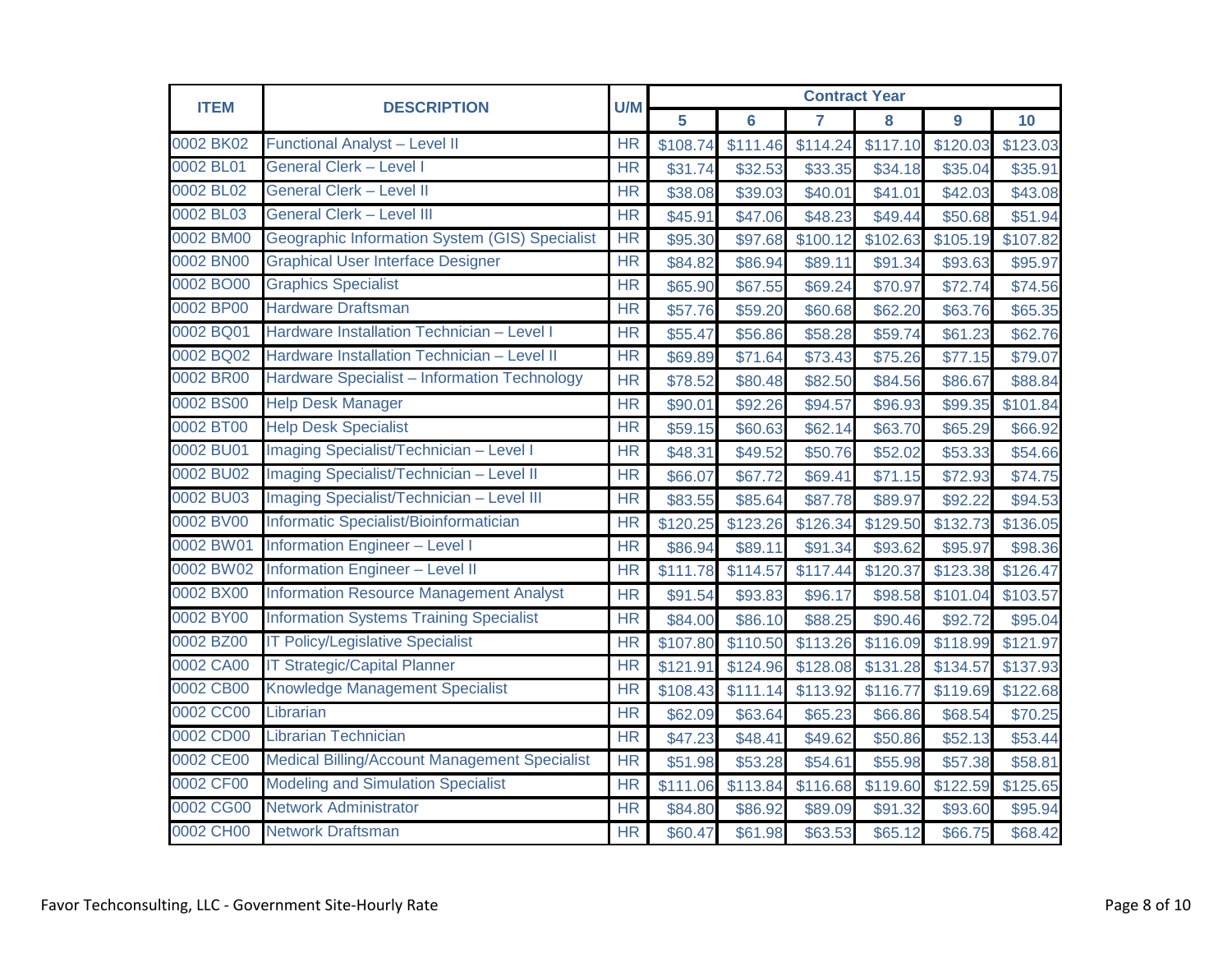| <b>ITEM</b> | <b>DESCRIPTION</b>                         | U/M                      | <b>Contract Year</b> |                |                      |                            |                |          |  |
|-------------|--------------------------------------------|--------------------------|----------------------|----------------|----------------------|----------------------------|----------------|----------|--|
|             |                                            |                          | 5                    | $6\phantom{a}$ | $\overline{7}$       | 8                          | $\overline{9}$ | 10       |  |
| 0002 CI01   | Network Installation Technician - Level I  | <b>HR</b>                | \$57.56              | \$59.00        | \$60.47              | \$61.99                    | \$63.54        | \$65.12  |  |
| 0002 CI02   | Network Installation Technician - Level II | <b>HR</b>                | \$73.17              | \$75.00        | \$76.87              | \$78.80                    | \$80.77        | \$82.79  |  |
| 0002 CJ00   | <b>Network Support Technician</b>          | <b>HR</b>                | \$62.09              | \$63.64        | \$65.23              | \$66.86                    | \$68.54        | \$70.25  |  |
| 0002 CK00   | <b>Operations Manager</b>                  | HR                       | \$99.11              | \$101.59       | \$104.13             | \$106.73                   | \$109.40       | \$112.13 |  |
| 0002 CL00   | <b>Procurement Product Specialist</b>      | <b>HR</b>                | \$76.01              | \$77.91        | \$79.86              | \$81.85                    | \$83.90        | \$86.00  |  |
| 0002 CM00   | <b>Program Administration Specialist</b>   | <b>HR</b>                | \$64.52              | \$66.13        | \$67.79              | \$69.48                    | \$71.22        | \$73.00  |  |
| 0002 CN00   | <b>Program Analyst</b>                     | <b>HR</b>                | \$88.07              | \$90.27        | \$92.53              | \$94.84                    | \$97.21        | \$99.64  |  |
| 0002 CO00   | <b>Program Manager</b>                     | <b>HR</b>                | \$158.76             | \$162.73       | \$166.80             | \$170.97                   | \$175.24       | \$179.62 |  |
| 0002 CP00   | <b>Project Control Specialist</b>          | <b>HR</b>                | \$85.21              | \$87.34        | \$89.52              | \$91.76                    | \$94.06        | \$96.41  |  |
| 0002 CQ00   | <b>Project Leader</b>                      | <b>HR</b>                | \$103.13             | \$105.71       | \$108.35             | \$111.06                   | \$113.84       | \$116.68 |  |
| 0002 CR01   | <b>Project Manager - Level I</b>           | <b>HR</b>                | \$100.82             | \$103.34       | \$105.92             | \$108.57                   | \$111.29       | \$114.07 |  |
| 0002 CR02   | Project Manager - Level II                 | <b>HR</b>                | \$125.84             | \$128.99       | \$132.21             | \$135.52                   | \$138.90       | \$142.38 |  |
| 0002 CR03   | Project Manager - Level III                | $\overline{\mathsf{HR}}$ | \$147.08             | \$150.76       | \$154.53             | \$158.39                   | \$162.35       | \$166.41 |  |
| 0002 CS00   | <b>Public Health Analyst</b>               | <b>HR</b>                | \$90.15              | \$92.40        | \$94.71              | \$97.08                    | \$99.51        | \$102.00 |  |
| 0002 CT00   | <b>Quality Assurance Analyst</b>           | <b>HR</b>                | \$80.11              | \$82.11        | \$84.17              | \$86.27                    | \$88.43        | \$90.64  |  |
| 0002 CU00   | <b>Quality Assurance Manager</b>           | HR                       | \$111.12             | \$113.90       | $\overline{$}116.75$ | \$119.66                   | \$122.66       | \$125.72 |  |
| 0002 CV00   | <b>Quality Assurance Specialist</b>        | <b>HR</b>                | \$88.73              | \$90.95        | \$93.22              | \$95.55                    | \$97.94        | \$100.39 |  |
| 0002 CW00   | <b>Records Management Specialist</b>       | <b>HR</b>                | \$63.82              | \$65.42        | \$67.05              | \$68.73                    | \$70.45        | \$72.21  |  |
| 0002 CX00   | <b>Scanner Operator</b>                    | <b>HR</b>                | \$38.77              | \$39.74        | \$40.73              | \$41.75                    | \$42.79        | \$43.86  |  |
| 0002 CY00   | <b>Scientific Data Analyst</b>             | <b>HR</b>                | \$92.25              | \$94.56        | \$96.92              | \$99.34                    | \$101.83       | \$104.37 |  |
| 0002 CZ01   | Subject Matter Expert - Level I            | <b>HR</b>                | \$137.96             | \$141.41       | \$144.94             | \$148.57                   | \$152.28       | \$156.09 |  |
| 0002 CZ02   | Subject Matter Expert - Level II           | <b>HR</b>                | \$174.54             | \$178.90       | \$183.38             | \$187.96                   | \$192.66       | \$197.48 |  |
| 0002 CZ03   | Subject Matter Expert - Level III          | <b>HR</b>                | \$288.07             | \$295.27       | \$302.65             | \$310.22                   | \$317.98       | \$325.92 |  |
| 0002 DA01   | System Administrator - Level I             | <b>HR</b>                | \$70.57              | \$72.33        | \$74.14              | \$76.00                    | \$77.90        | \$79.84  |  |
| 0002 DA02   | System Administrator - Level II            | <b>HR</b>                | \$88.27              | \$90.48        | \$92.74              | \$95.06                    | \$97.43        | \$99.87  |  |
| 0002 DA03   | System Administrator - Level III           | <b>HR</b>                | \$114.35             | \$117.21       | \$120.14             | \$123.14                   | \$126.22       | \$129.38 |  |
| 0002 DB01   | <b>Systems Architect - Level I</b>         | <b>HR</b>                | \$118.64             | \$121.61       | \$124.65             | \$127.76                   | \$130.96       | \$134.23 |  |
| 0002 DB02   | Systems Architect - Level II               | <b>HR</b>                | \$148.65             | \$152.37       | \$156.18             | \$160.08                   | \$164.08       | \$168.18 |  |
| 0002 DC01   | <b>Systems Engineer - Level I</b>          | <b>HR</b>                | \$79.04              | \$81.02        | \$83.04              | \$85.12                    | \$87.25        | \$89.43  |  |
| 0002 DC02   | Systems Engineer - Level II                | <b>HR</b>                | \$100.34             | \$102.85       |                      | \$105.42 \$108.06 \$110.76 |                | \$113.53 |  |